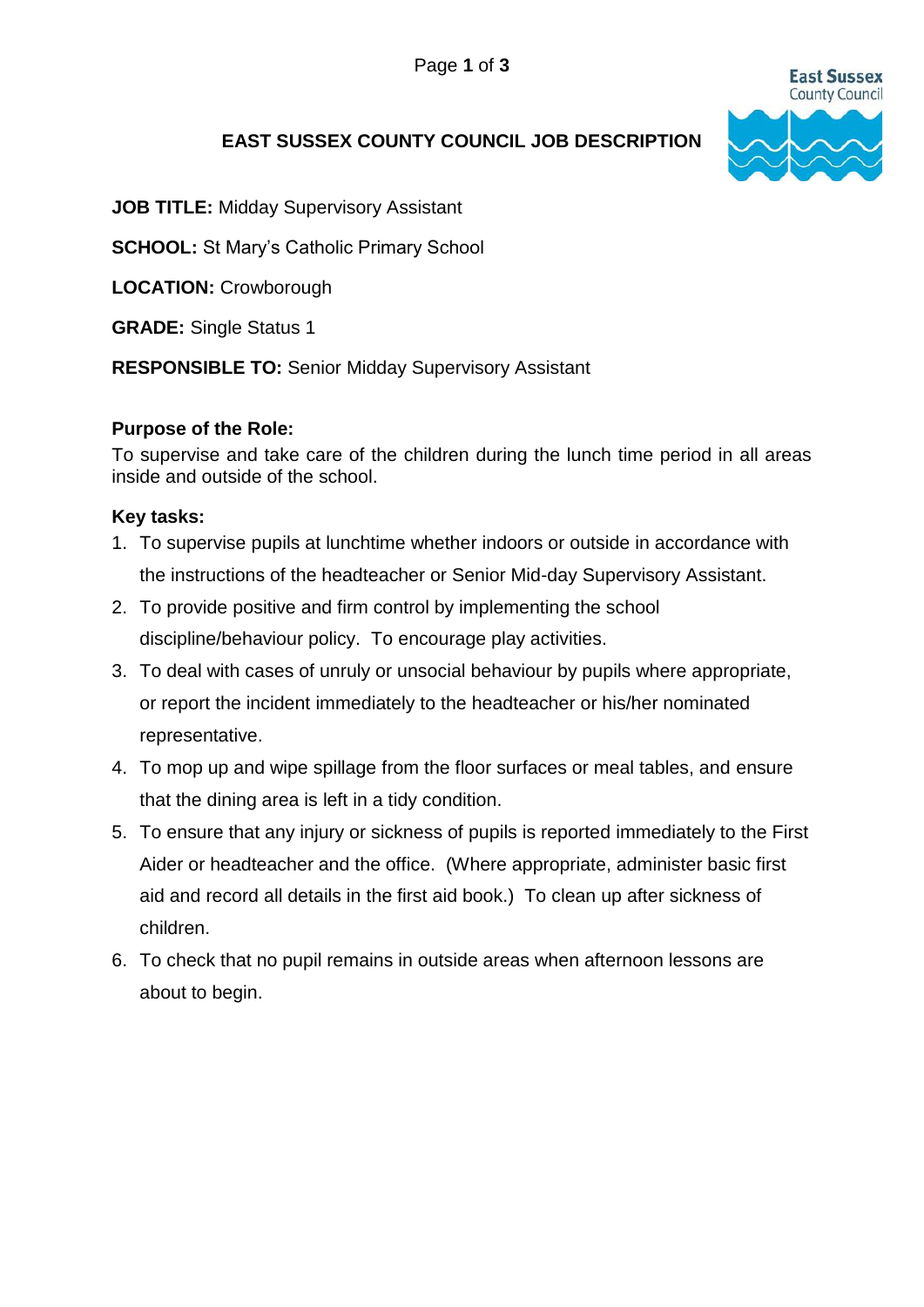# **EAST SUSSEX COUNTY COUNCIL PERSON SPECIFICATION**

### **JOB TITLE:** Midday Supervisory Assistant

**GRADE:** Single Status 1

## **Essential key skills and abilities**

These criteria will be assessed at the application and interview stage

- Ability to use language and other communication skills that children can relate to
- Able to converse at ease with customer and provide advice in accurate spoken English
- Ability to demonstrate active listening skills
- Ability to empathise with the needs of children
- Ability to work within and apply all school policies e.g. behaviour management, Health and Safety, Equal Opportunities
- Ability to work effectively with colleagues

## **Essential knowledge**

These criteria will be assessed at the application and interview stage

- A basic knowledge of Health and Safety requirements in a school environment
- Knowledge of the school's behaviour management policy

### **Essential experience**

These criteria will be assessed at the application and interview stage

Experience of establishing positive relationships with children

### **Desirable experience**

These criteria will be assessed at the application and interview stage

 Previous experience of working as a Mid-day Supervisory Assistant or other work involving children

## **Other essential criteria**

These criteria will be assessed at the application and interview stage

- Willingness to participate in training and developmental opportunities offered by the school and county
- Willingness to maintain confidentiality on all school matters